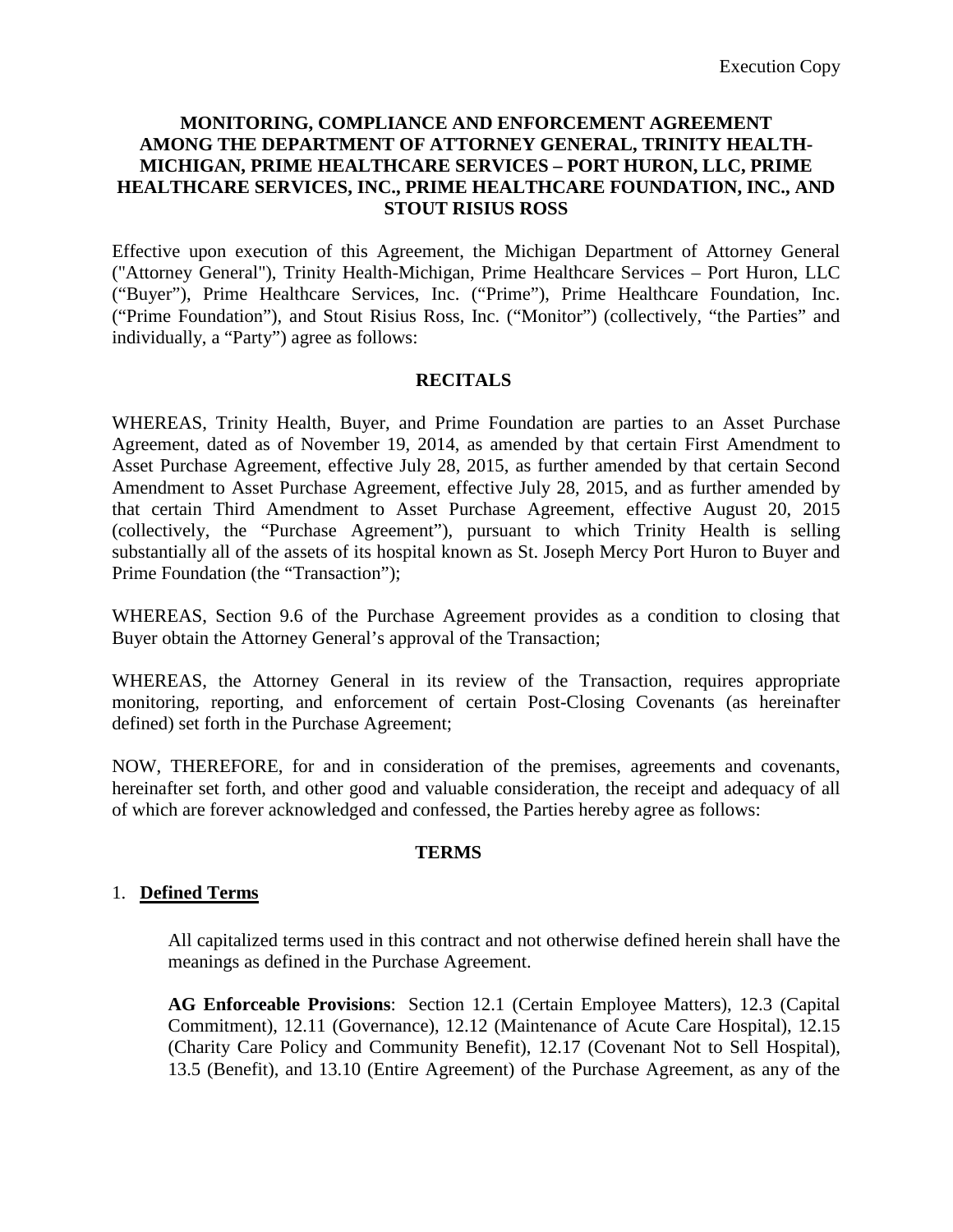aforesaid Sections may be modified by Section 6.3 (Regulatory Approvals) and Section 7.1 (Regulatory Approvals).

**Agreement:** This Monitoring, Compliance and Enforcement Agreement among the Department of Attorney General, Trinity Health-Michigan, Prime Healthcare Services – Port Huron, LLC, Prime Healthcare Services, Inc., Prime Healthcare Foundation, Inc., and Stout Risius Ross, Inc.

**Buyer Affiliate**: Any corporation, limited liability company or other business entity that directly or indirectly owns, is owned by or is under common ownership with Buyer.

**Post-Closing Covenants**: Sections 12.1 (Certain Employee Matters), 12.3 (Capital Commitment), 12.11 (Governance), 12.12 (Maintenance of Acute Care Hospital), 12.15 (Charity Care Policy and Community Benefit), and 12.17 (Covenant Not to Sell Hospital) of the Purchase Agreement, all subject to revision, if any, permitted by and in accordance with the Purchase Agreement.

**Purchase Agreement**: Asset Purchase Agreement, dated as of November 19, 2014, as amended by that First Amendment to Asset Purchase Agreement, effective July 28, 2015, and further amended by that certain Second Amendment to Asset Purchase Agreement, effective July 28, 2015, by and between Trinity Health-Michigan, as Seller, and Prime Healthcare Services – Port Huron, LLC and Prime Healthcare Foundation, Inc., as Buyer.

**Required Documents**: The reports and documents specified on **Appendix 1** to this Agreement, being those the Parties have agreed are necessary for Monitor to perform its obligations under this Agreement.

# 2. **Update to Ensure No Conflict of Interest**

- A. Within three (3) days prior to Closing, senior management of Buyer, Prime, and Trinity Health-Michigan must do the following:
	- i. Attest in writing that no member of Trinity Health-Michigan's Board of Directors or officers will receive any increase in salary, incentive payment or bonus, or other form of compensation from Buyer or Buyer Affiliate in return for negotiating, supporting, or entering into the Purchase Agreement or any related agreement, promise or offer; and
	- ii. Agree in writing that, except as provided below, any incentive compensation, increase in salary, bonus or other form of compensation Buyer or Buyer Affiliate may award after Closing to members of Trinity Health-Michigan's senior management, or that such persons may accept, will reward individuals solely on the basis of post-Closing performance or shall constitute reimbursement for severance obligations assumed by Buyer.
- B. Within ninety (90) days after Closing, each Party that employs (directly or through any Affiliate) any person post-Closing (an "Employee") who served pre-Closing as a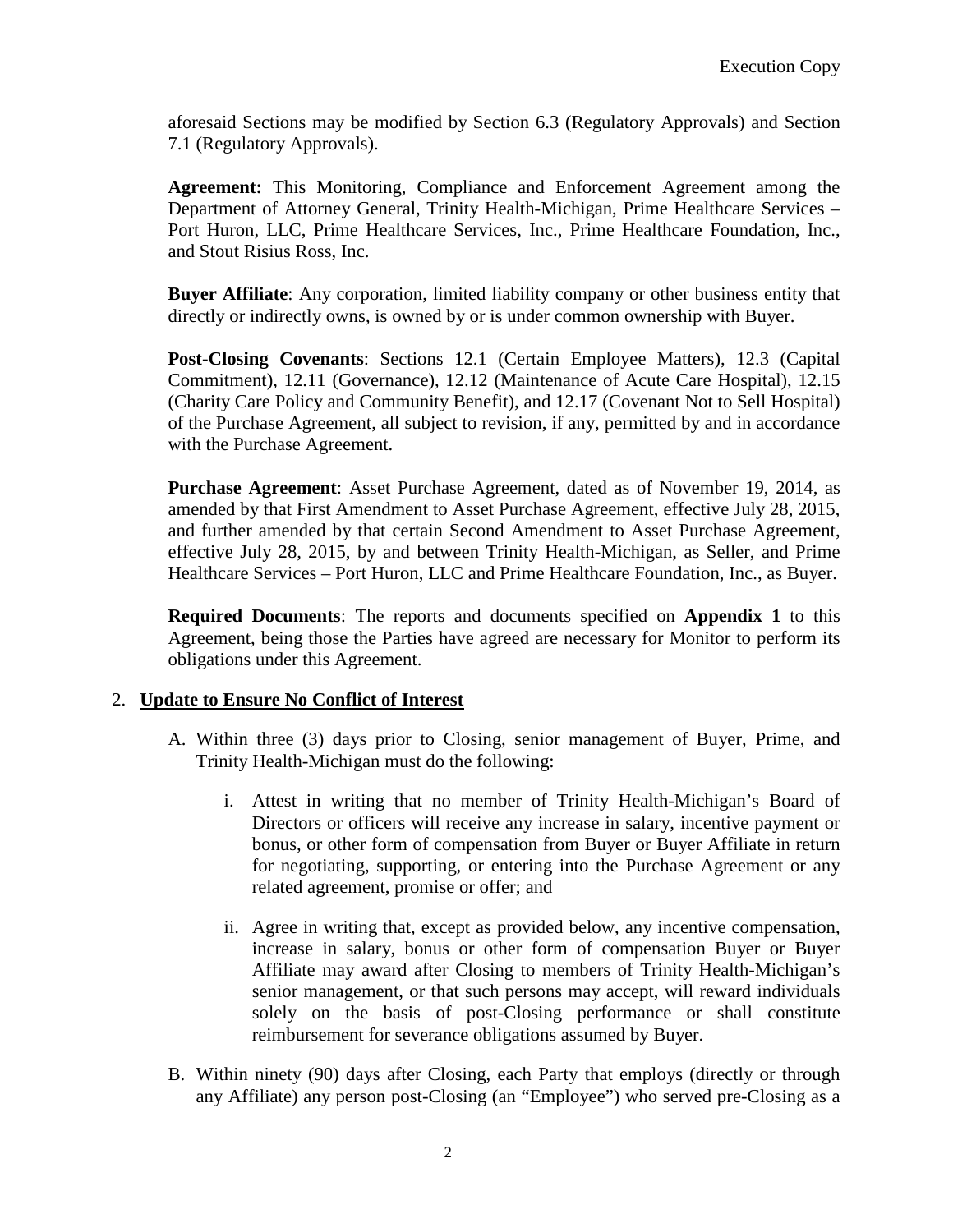director or officer of Trinity Health-Michigan shall be responsible for providing written disclosure to the Attorney General of all agreements between each such Employee and Buyer or between such Employee and any Buyer Affiliate regarding future employment or other compensation (each a "Future Compensation Agreement") that are not disclosed in the Purchase Agreement. If any Future Compensation Agreement has not been executed within ninety (90) days after Closing, then the disclosure required by this section must be provided within five (5) business days after the agreement is completed; this disclosure obligation shall last until Buyer submits its final Annual Report pursuant to this Agreement.

C. Within ninety (90) days after Closing, Trinity Health-Michigan will submit a revised Schedule 1 as referenced in the Protection of Charitable Assets Agreement between the Attorney General and the Prime Foundation.

#### 3. **Responsibilities of Buyer or Buyer Affiliate**

A. Buyer shall have the following reporting responsibilities:

i. Buyer shall initially report, in writing, to the Attorney General on the status of each of the Post-Closing Covenants. The Attorney General intends to post such report (the "Initial Report") to its public website. By September 15, 2016, Buyer shall submit its Initial Report to both the Attorney General and the Monitor. The Initial Report shall be due September 15, 2016, and shall report on the period from Closing through June 30, 2016.

ii. Following the Initial Report, Buyer shall annually report, in writing, to the Attorney General on the status of each of the Post-Closing Covenants. The Attorney General intends to post each such report (the "Annual Report") to its public website. By February 15 each year, Buyer shall submit its Annual Report to both the Attorney General and the Monitor. The first Annual Report shall be due February 15, 2017, and shall report on the period from January 1, 2016 through December 31, 2016. Thereafter, each Annual Report shall report on the preceding calendar year. Buyer's annual reporting requirement shall end with Buyer's submission of its fifth Annual Report; provided, however, that upon full performance of any Post-Closing Covenant, no subsequent Annual Report need address that particular Post-Closing Covenant.

iii. With the Initial Report and each Annual Report, Buyer shall submit to the Monitor the Required Documents.

iv. Buyer shall provide the Monitor with reasonable access and cooperate with the Monitor during its review and shall participate in good faith in all Non-compliance Discussions referenced in paragraphs 4.B and 5.A hereof.

v. Monitor's annual fee for the services described in this Agreement ("Monitor Fee") will be \$20,000 for the first Monitor Report (as defined in paragraph 4.A) and \$10,000 for the second through fifth Monitor Reports, plus, for each Monitor Report, actual out-of-pocket expenses as more fully described below. The annual Monitor Fee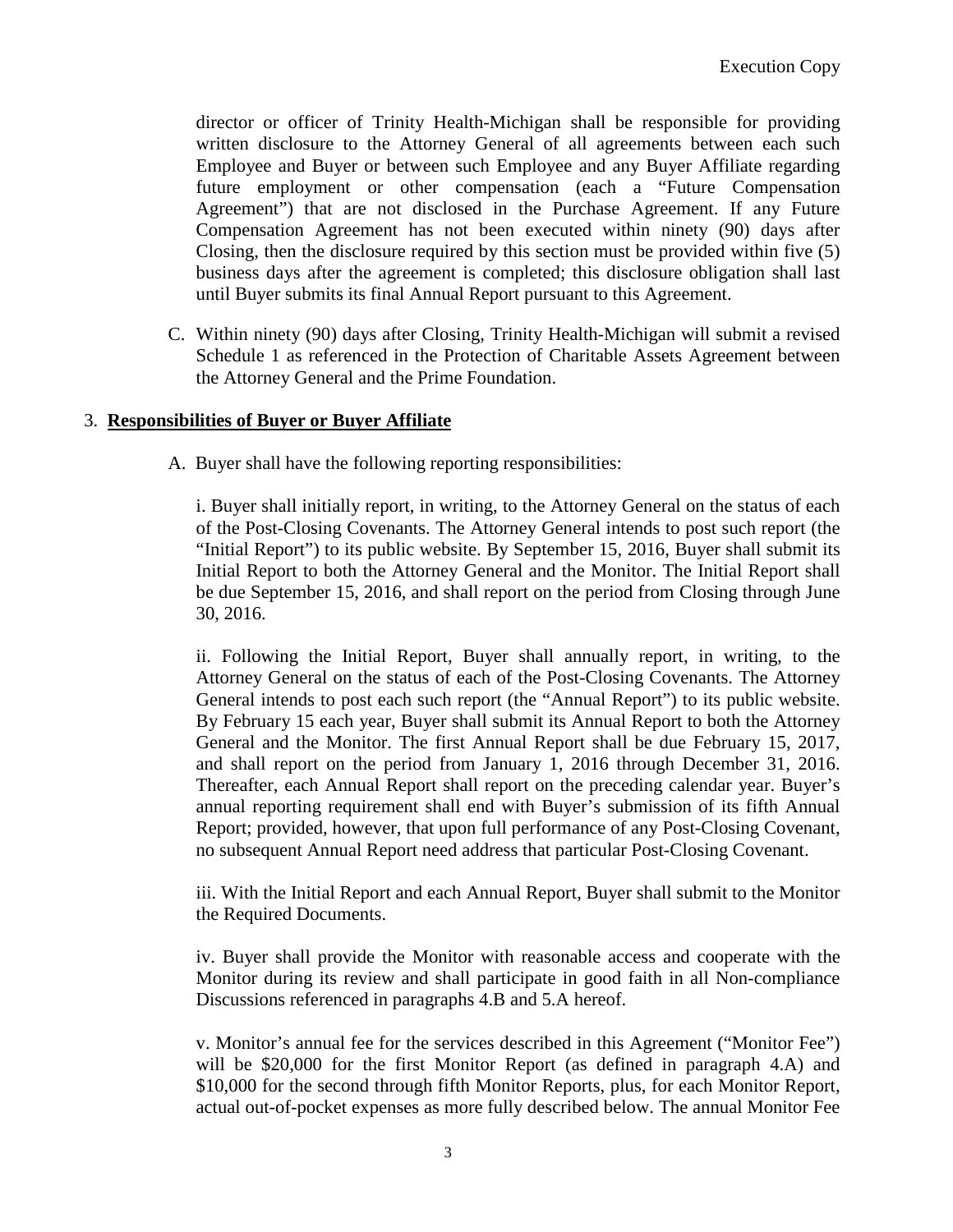includes all professional and administrative time and expenses required to perform Monitor's annual obligations under this Agreement through and including issuance of each Monitor Report to the Attorney General; provided however, that Monitor's documented reasonable out-of-pocket expenses (including transportation, lodging, meals, communications, supplies, research charges, copying, etc.) will be billed to and paid by Buyer at the actual amounts incurred. Buyer shall pay Monitor the annual Monitor Fee and reimbursement for the aforementioned out-of-pocket costs within thirty (30) days after Buyer's receipt of Monitor's invoice therefor and documentation of applicable out-of-pocket expenses. Commencing January 1, 2018, should Monitor deem that it cannot adequately perform the Monitor's services under this Agreement for the Monitor Fee specified herein, the Parties shall negotiate in good faith to determine whether there should be an appropriate adjustment to the Monitor Fee.

vi. Any work required by the Attorney General of the Monitor beyond its annual obligations under this Agreement, including but not limited to arbitration, litigation, testimony or preparation for testimony, etc., will be billed at Monitor's then-current standard hourly rates, and the Attorney General shall pay Monitor for such other work within thirty (30) days after receipt of Monitor's invoices. Current hourly rates for the Monitor's professional staff range from \$75 to \$550. The standard hourly rates are reconsidered annually with changes effective January 1 of each year.

vii. Buyer shall develop a strategic capital plan in accord with the timeframe specified in the Purchase Agreement.

B. Absent prior written approval of the Attorney General granting a time extension, Buyer's failure to submit an Annual Report or the corresponding Required Documents by the due date specified herein shall be deemed Reporting Non-compliance.

C. Buyer's material non-compliance with any of the Post-Closing Covenants shall be deemed "Covenant Non-compliance".

D. Simultaneous with the closing of the Transaction, Buyer will cause a bank or other financial institution acceptable to the Attorney General (an "Acceptable Financial Institution") to hold \$250,000 in escrow ("Escrow Amount") naming the Attorney General as the beneficiary (the "Initial Escrow").

E. In the event that any Reporting Non-compliance by Buyer continues and remains uncured sixty (60) days after Buyer's receipt of written notice of Non-compliance from the Monitor specifying the alleged Non-compliance, the Attorney General may draw upon the Initial Escrow in an amount equal to the Attorney General's reasonable enforcement costs in ensuring Buyer's compliance with the obligations under paragraph 3.B.

F. In the event of material Non-compliance with any Post-Closing Covenant that is not cured within the sixty (60) day period specified in paragraph 5.A, Buyer shall cause an Acceptable Financial Institution to hold an additional \$250,000 in escrow ("Additional Escrow") naming the Attorney General as the beneficiary. The Parties specifically intend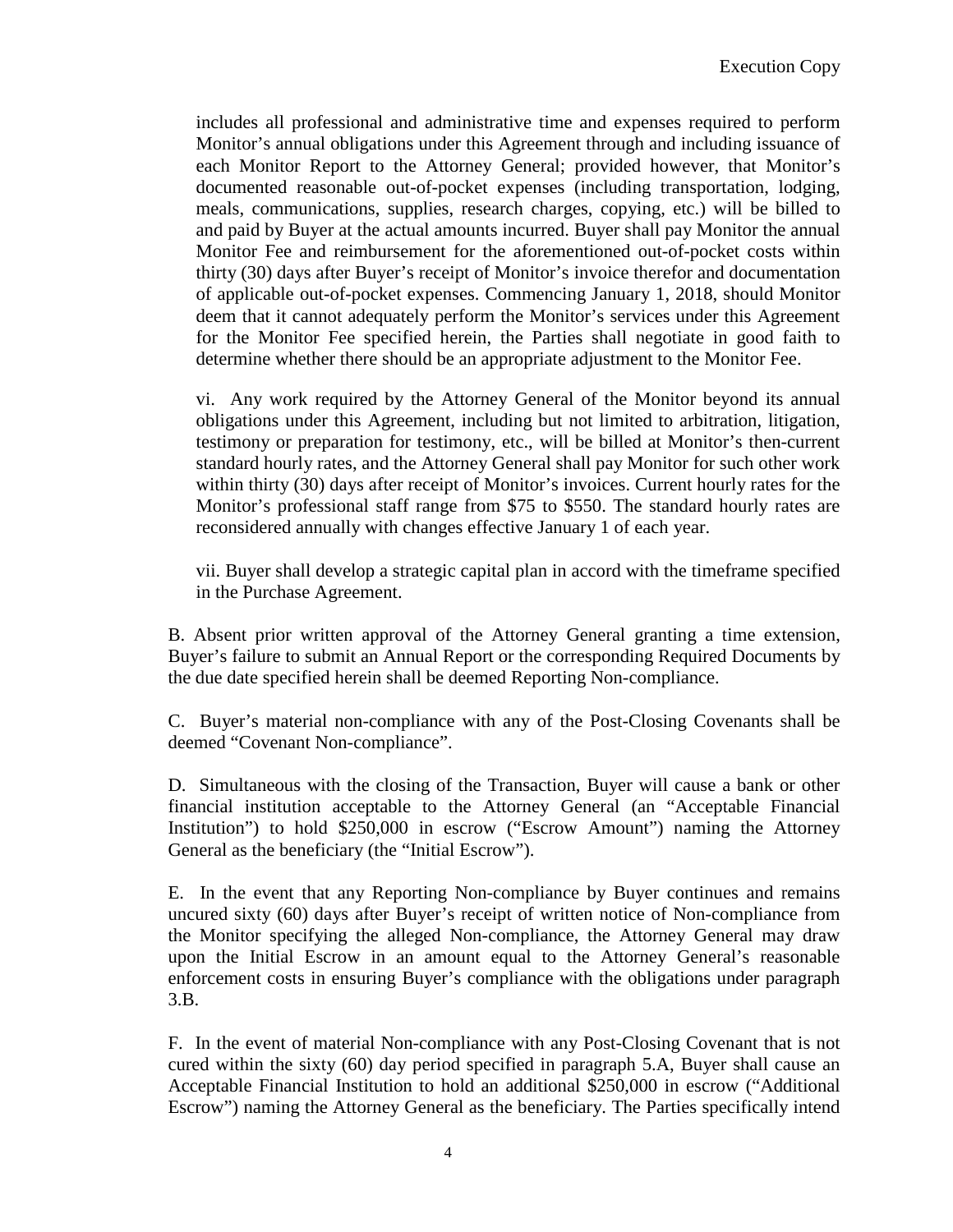that Non-compliance during any year with a specific Post-Closing Covenant shall in all cases constitute a single event of Covenant Non-compliance.

G. Six (6) months after issuance of a Monitor Report (as defined in Section 4) finding Covenant Non-compliance, Buyer shall report to the Attorney General on its efforts to cure each event of Covenant Non-compliance. Buyer shall have one (1) year after the end of the sixty (60) day period specified in paragraph 5.A in which to cure each event of Covenant Non-compliance. The Attorney General may not draw upon any Initial Escrow or Additional Escrow unless the Covenant Non-compliance is not cured within that one (1) year period and remains uncured on the date of the next annual Monitor Report; provided, however, that the Attorney General retains the right to commence an enforcement action upon expiration of the sixty (60) day period specified in paragraph 5.A.

H. If the Monitor Report regarding Buyer's next Annual Report documents compliance with all Post-Closing Covenants, the Additional Escrow shall be returned to Buyer. Conversely, if the Monitor Report regarding Buyer's next Annual Report documents Non-compliance with any Post-Closing Covenant, the Attorney General may draw upon the Initial Escrow and, if the Initial Escrow is exhausted, the Additional Escrow, in an amount equal to the Attorney General's actual enforcement costs with respect to the event of Covenant Non-compliance.

I. The Parties further expressly agree that, unless a shorter period is specified in the Purchase Agreement, the Capital Commitment may be fulfilled at any time during the five-year post-Closing period and as otherwise permitted by paragraph 4.H of this Agreement and that Buyer's compliance therewith does not require that the Capital Commitment be fulfilled on a pro-rated basis each year.

J. If on the fifth anniversary of the Closing, Buyer has failed to fully satisfy its capital commitment Post-Closing Covenant, Buyer shall immediately pay to a local charitable foundation for healthcare purposes designated by the Attorney General, and agreed to by Trinity Health-Michigan, all funds necessary to fully satisfy Buyer's capital commitment Post-Closing Covenant.

K. If, upon the Attorney General's receipt of the final Monitor Report, the Monitor Report confirms that Buyer has fully satisfied all of the Post-Closing Covenants, the Initial Escrow and any Additional Escrow shall be returned to Buyer.

L. In the event that a final, nonappealable judgment finding Buyer in uncured, material Non-compliance, Buyer shall reimburse the Attorney General for that portion of all actual costs, including attorneys' fees, incurred by the Attorney General in procuring such judgment in excess of the Initial Escrow and the Additional Escrow.

M. Simultaneous with the execution of this Agreement, Buyer shall execute the Confidentiality Agreement by and between Monitor and Buyer ("Confidentiality Agreement").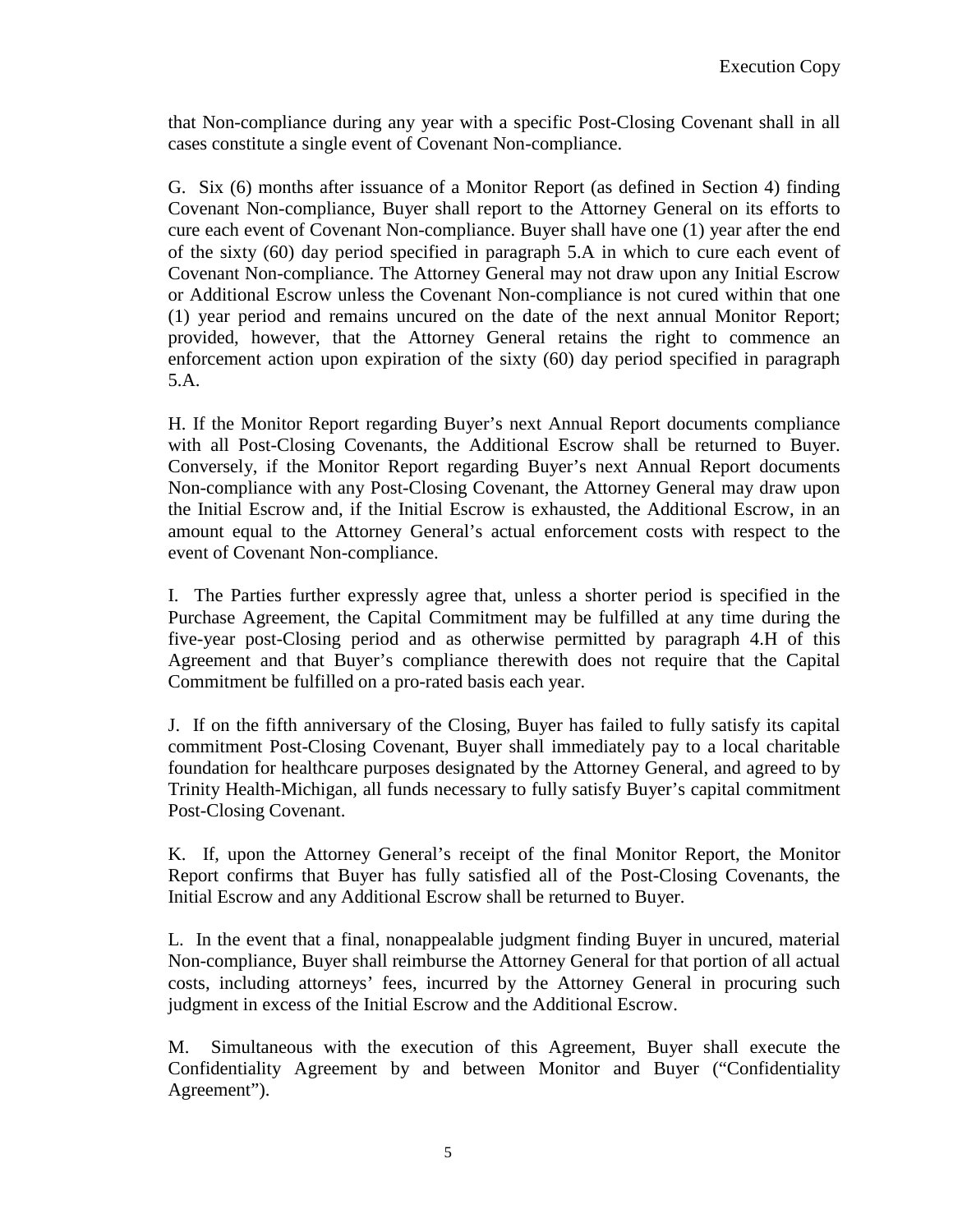N. All the requirements of Section 3 are primarily the responsibility of Buyer, but are secondarily the responsibility of Buyer Affiliates or Prime Foundation and may be satisfied by Buyer Affiliates or Prime Foundation.

## **4. Responsibilities of Monitor**

A. Commencing on April 30, 2017 and by April 30 of each of the subsequent four (4) years, Monitor shall issue to the Attorney General, Trinity Health-Michigan, and Buyer a written report (the "Monitor Report") either confirming that Buyer has satisfied each Post-Closing Covenant as of December 31 of the year to which the Monitor Report applies or specifying in reasonable detail, with supporting documentation, each event of Non-Compliance with any Post-Closing Covenant as of December 31 of the year to which the Monitor Report applies. Such Monitor Reports shall be prepared in accordance with **Appendix 2** to this Agreement ("Monitor Scope of Work"). The parties acknowledge that the Monitor Report issued on April 30, 2017 shall include a review and analysis of the Initial Report filed by Buyer.

B. If, at any time prior to issuance of its Monitor Report, Monitor believes that there has been an event of material Reporting Non-compliance or material Covenant Noncompliance, Monitor shall immediately, and in no case later than seven (7) days after Monitor becoming aware of such Non-Compliance, give Buyer written notice of such belief and a reasonable explanation of the basis for such belief. Within seven (7) days thereafter, representatives of Buyer and Monitor shall meet or otherwise confer regarding the alleged material Non-compliance and shall diligently cooperate to resolve any alleged Non-compliance prior to issuance of the Monitor Report on April 30 (collectively, the "Non-compliance Discussions"). During and after such Non-compliance Discussions, Monitor shall consider in good faith all additional explanation and documentation Buyer may provide in an effort to establish its compliance with each Post-Closing Covenant in question and with its reporting obligations. Monitor shall include in its Monitor Report all such additional explanation and documentation provided by Buyer.

C. In the event of any dispute between Buyer and Monitor as to whether any Noncompliance exists or has been cured, the Attorney General's decision on that issue shall be binding as between Buyer and Monitor. The foregoing notwithstanding, should the Attorney General bring an enforcement action, Buyer retains the right to challenge, defend and/or appeal any allegation by the Attorney General of the existence of Buyer's Non-compliance or of an alleged failure to cure any Non-compliance.

D. Simultaneous with the execution of this Agreement, Monitor shall execute the Confidentiality Agreement.

E. Monitor shall invoice Buyer for the annual Monitor Fee on the date upon which Monitor delivers its Monitor Report to the Attorney General.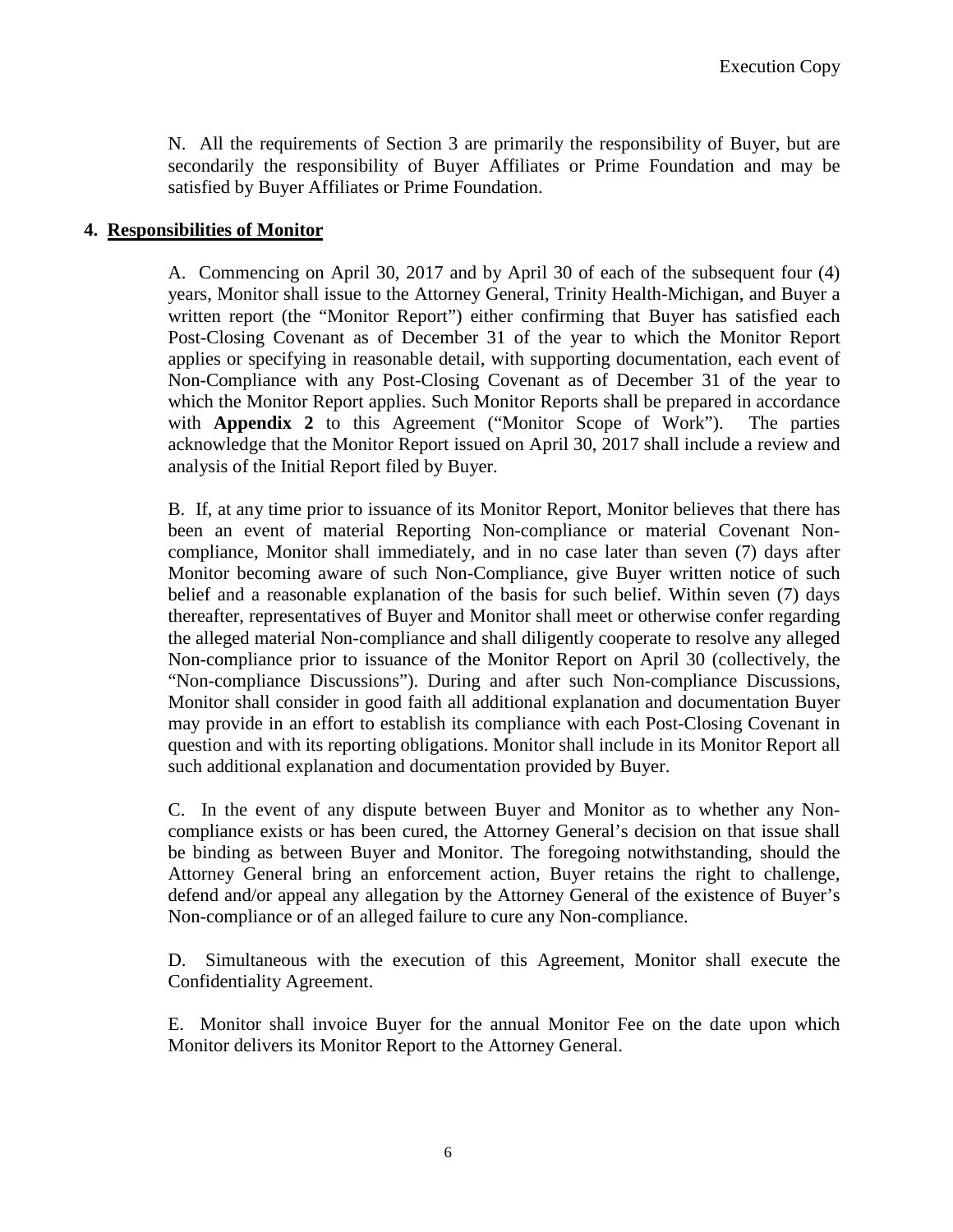F. Buyer, Trinity Health-Michigan, Prime Foundation, and Prime shall provide Monitor with such access as is reasonably necessary to perform its duties hereunder and Monitor shall conduct its inquiry so as to reasonably minimize disruption to Buyer, Trinity Health-Michigan, Prime Foundation, and Prime personnel and proceed expeditiously to avoid unnecessary delay in the completion of its review and the issuance of each Monitor Report.

G. In performing this Agreement, the Monitor and any of the Monitor's subcontractors, agree not to discriminate against any employee or applicant for employment, with respect to their hire, tenure, terms, conditions or privileges of employment, or any matter directly or indirectly related to employment, because of race, color, religion, national origin, ancestry, age, sex, height, weight, marital status, physical or mental disability unrelated to the individual's ability to perform the duties of the particular job or position. This covenant is required by the Elliott-Larsen Civil Rights Act, MCL 37.2101, et seq., and the Persons with Disabilities Civil Rights Act, MCL 37.1101 et seq., and any breach of the Act may be regarded as a material breach of the Agreement. The Monitor agrees to comply with the provisions of the Federal Civil Rights Act of 1964, 42 USC §2000d, in performing the services under this Contract.

## **5. Responsibilities of Attorney General**

A. If the Attorney General believes that Buyer or Buyer Affiliates or Prime Foundation has violated in any material respect one of the Post-Closing Covenants or any other material provision of this Agreement, the Attorney General will give Buyer sixty (60) days' written notice of, and opportunity to cure, the alleged material violation within that sixty-day period, before commencing legal action against Buyer or Buyer Affiliates or Prime Foundation to enforce this Agreement. During such sixty (60) day period, representatives of Buyer and the Attorney General shall meet or otherwise confer regarding the alleged material violation. During and after such Non-compliance Discussions, Buyer shall be permitted to furnish additional explanation and documentation in an effort to establish its compliance with each Post-Closing Covenant in question and with this Agreement, and the Attorney General shall receive and consider in good faith all such additional explanation and documentation. Prior to June 30 or as otherwise agreed to by Buyer and the Attorney General: (i) no Monitor Report regarding the preceding year shall be published or made available to anyone other than Buyer, Trinity Health-Michigan, Buyer Affiliates, Prime Foundation, Monitor and the Attorney General and (ii) no civil action to enforce Buyer's compliance with the Post-Closing Covenants or this Agreement shall be commenced.

B. On the date of each draw upon any of the Initial Escrow or any Additional Escrow pursuant to paragraph 3.E or 3.F hereof, the Attorney General shall give Buyer written notice of such draw.

C. The Attorney General will pay Monitor for any work required by the Attorney General of the Monitor beyond its annual obligations under this Agreement, as specified in paragraph 3.A(vi) of this Agreement.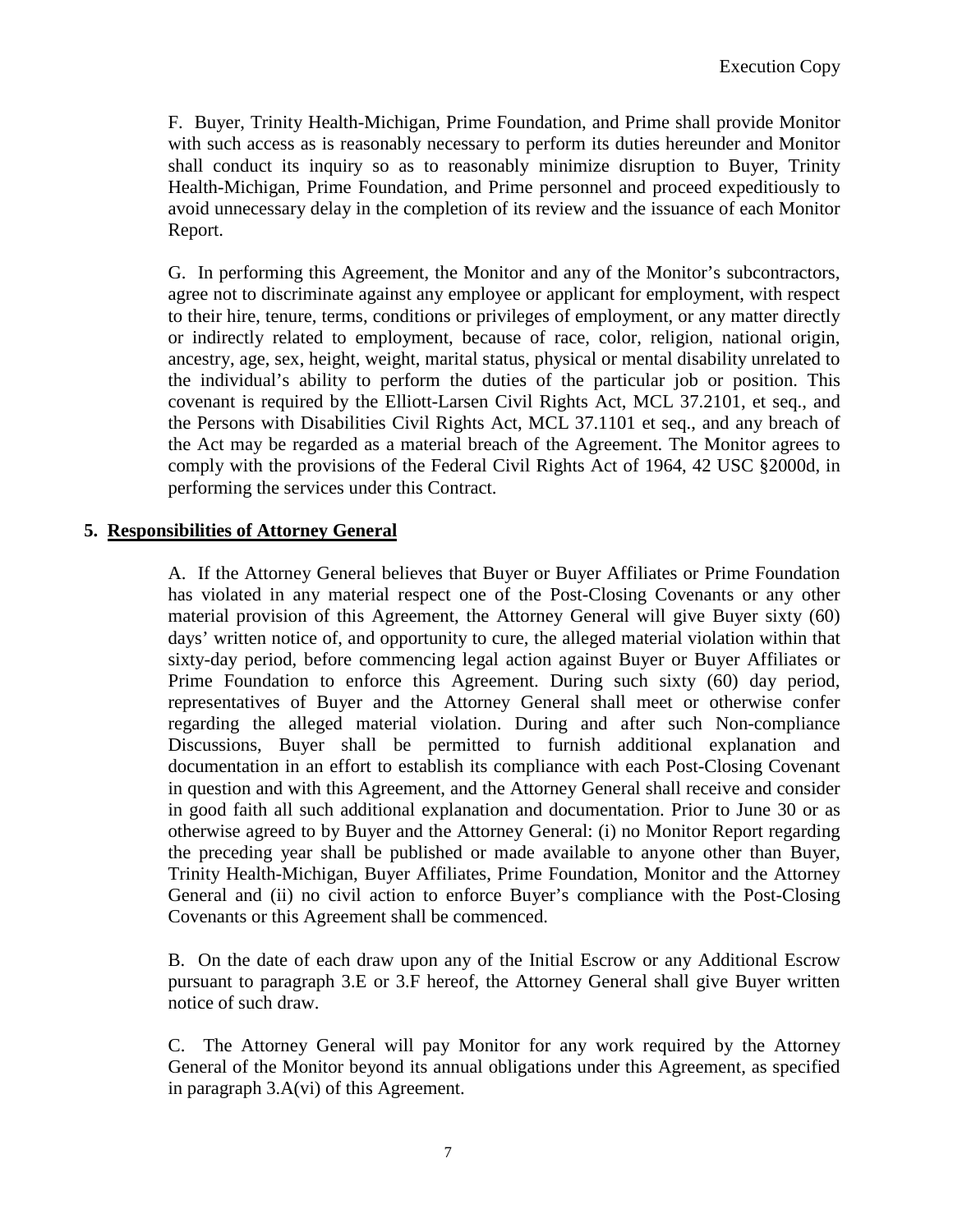D. If, at any point during the execution of this Agreement, the Attorney General determines that Monitor has materially failed to perform its responsibilities under this Agreement, the Attorney General will give Monitor thirty (30) days to cure its performance. If, upon the expiration of the thirty (30) day period, the Monitor has failed to cure its performance, the Attorney General may discharge Monitor from its contractual responsibilities and select a new monitor.

## **6. Attorney General as Third-Party Beneficiary**

Notwithstanding any provision to the contrary contained in the Purchase Agreement, the Parties agree:

- A. The Attorney General has standing as an intended third-party beneficiary solely with respect to the AG Enforceable Provisions, with express authority to independently enforce the AG Enforceable Provisions;
- B. Not to contest the Attorney General's authority or standing to initiate an appropriate action in any state court of competent jurisdiction to enforce any of the AG Enforceable Provisions;
- C. Any action brought by the Attorney General to enforce any of the AG Enforceable Provisions must allege in good faith that Buyer or a Buyer Affiliate or Prime Foundation has violated in any material respect one of the AG Enforceable Provisions and has failed to pursue curative action within the time periods specified in this Agreement for such curative action;
- D. Procedural terms of the Purchase Agreement do not apply to the Attorney General's exercise of his rights as third-party beneficiary with respect to the AG Enforceable Provisions. The procedure governing an action by the Attorney General as third-party beneficiary with respect to the AG Enforceable Provisions shall be governed by generally-applicable laws and court rules.

# **7. Attorney General Written Consent Required to Materially Amend Purchase Agreement**

Notwithstanding any provision to the contrary contained in the Purchase Agreement, the Parties agree that in no event shall the terms of:

- A. the Purchase Agreement be amended in any material manner at or prior to the Closing without obtaining the prior written consent of the Attorney General, which shall not be unreasonably withheld; and
- B. any of the AG Enforceable Provisions be amended in any material manner after the Closing without obtaining the prior written consent of the Attorney General, which shall not be unreasonably withheld.

Trinity Health-Michigan and Buyer shall provide the Attorney General with a copy of each amendment of the Purchase Agreement not described in paragraph A or B above promptly after the execution of such amendment. Any pre-Closing amendment requiring the prior written consent of the Attorney General will be provided to the Attorney General not less than one (1)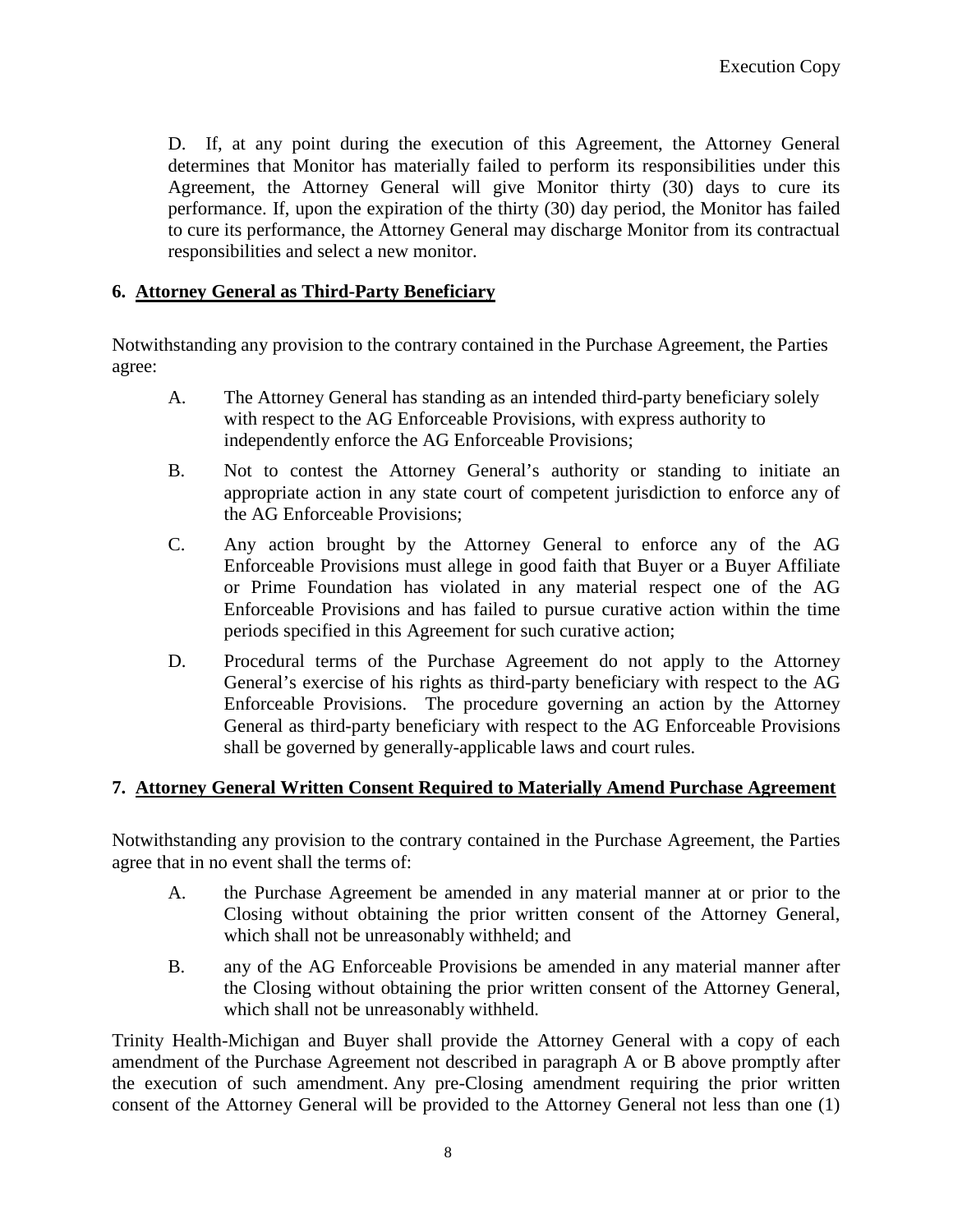business day prior to its execution by the parties thereto (or such shorter period as is acceptable to the Attorney General in his reasonable discretion), and a complete, current version of the Purchase Agreement shall be provided not less than one (1) business day prior to Closing.

Any post-Closing amendment of an AG Enforceable Provision requiring the prior written consent of the Attorney General will be provided to the Attorney General not less than fourteen (14) days prior to its execution by the parties thereto (or such shorter period as is acceptable to the Attorney General in his reasonable discretion). Any Attorney General approval of any post-Closing amendment required by this Section 7 shall be deemed to have been given if the Attorney General does not object in writing to the proposed post-Closing amendment within 14 days after the Attorney General's receipt of the proposed post-Closing amendment.

## **8. Notice**

All written notices to the Attorney General required under this Agreement must be addressed to:

#### **Overnight:**

Attorney General 525 W. Ottawa – 7th Floor Lansing. MI 48933

and

Department of Attorney General Corporate Oversight Division Charitable Trust Section attorney – Time Sensitive 525 W. Ottawa, 6th Floor Lansing, MI 48933

OR

# **US Mail:**

Attorney General P.O. Box 30212 Lansing, MI 48909

and

Department of Attorney General Corporate Oversight Division Attn: Charitable Trust Section attorney – Time Sensitive P.O. Box 30755 Lansing, MI 48909

All written notices to any other Party required under this Agreement must be addressed to: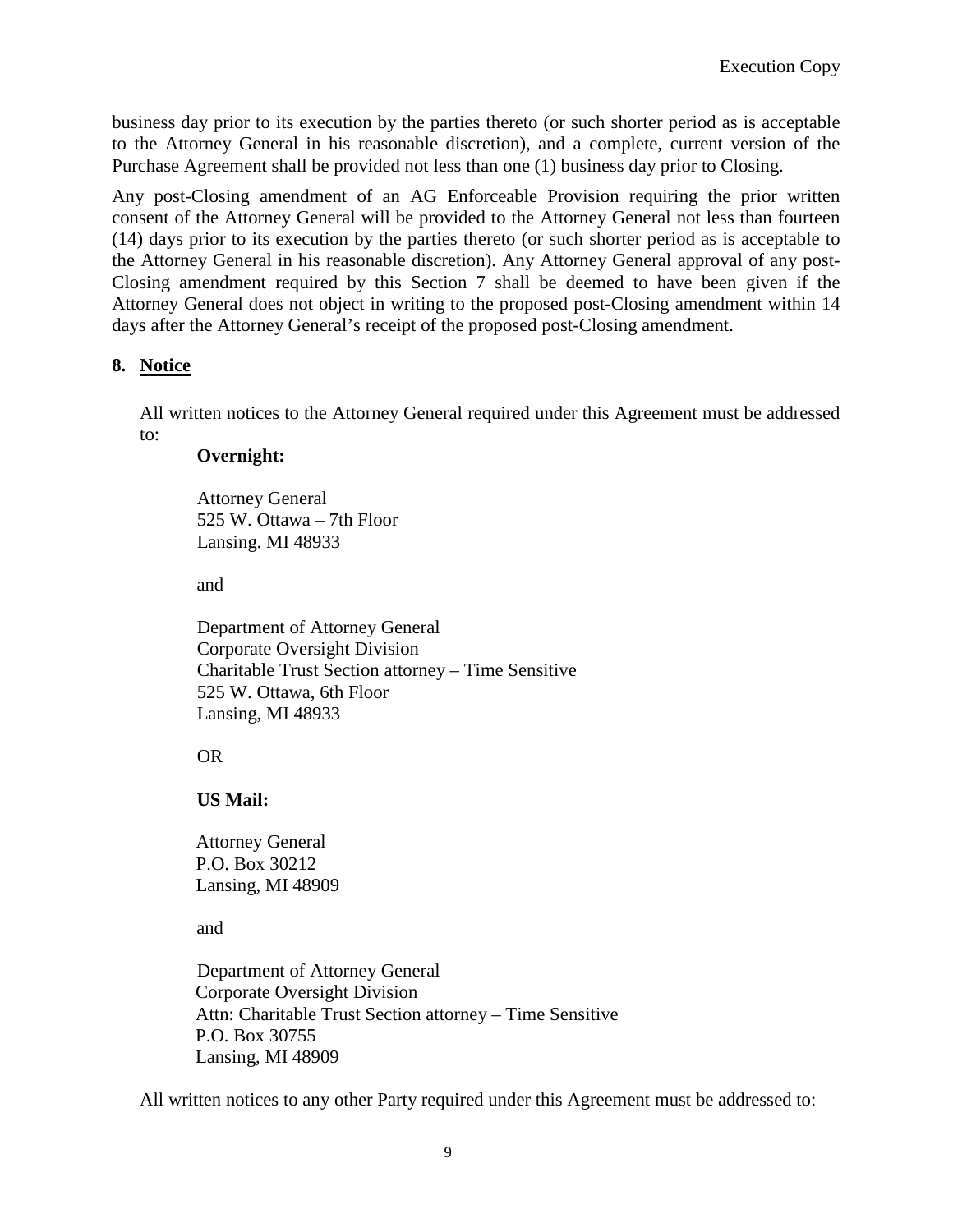Trinity Health-Michigan: Trinity Health Corporation 20555 Victor Parkway Livonia, MI 48152 Attention: Executive Vice-President and Chief Legal Officer

| Buyer:                   | Prime Healthcare Services - Port Huron, LLC<br>3300 East Guasti Road, 3rd Floor<br>Ontario, CA 91761<br>Fax No.: 909-235-4421<br><b>Attention: General Counsel</b> |
|--------------------------|--------------------------------------------------------------------------------------------------------------------------------------------------------------------|
| Prime:                   | Prime Healthcare Services, Inc.<br>3300 East Guasti Road, 3rd Floor<br>Ontario, CA 91761<br>Fax No.: 909-235-4421<br><b>Attention: General Counsel</b>             |
| <b>Prime Foundation:</b> | <b>Prime Healthcare Foundation</b><br>3300 East Guasti Road<br>Ontario, CA 91761<br>Fax No.: 909-235-4421<br><b>Attention: General Counsel</b>                     |
| Monitor:                 | <b>Stout Risius Ross</b><br>4000 Town Center, 20th Floor<br>Southfield, MI 48075<br>Fax No. 248-208-8822<br>Attention: Jay B. Wachowicz, CFA                       |

or to such other address, and to the attention of such other person or officer as any Party may designate by giving at least thirty (30) days' notice to the other Parties; provided, however, that delivery of a copy of a notice to the persons identified above to receive a copy shall not constitute satisfaction of the notice requirements of this Section 8.

#### **9. Remedies**

The Buyer and Buyer Affiliates and Prime Foundation recognize that monetary damages will be inadequate for breach of the obligations contained in this contract. Subject to the provisions of Section 6 of this Agreement, in addition to any legal remedies the Attorney General may have, the Attorney General shall be entitled to specific performance, injunctive relief, and such other equitable remedies as a court of competent jurisdiction may deem appropriate for breach of the obligations contained in this Agreement, without the requirement to post any bond in connection therewith.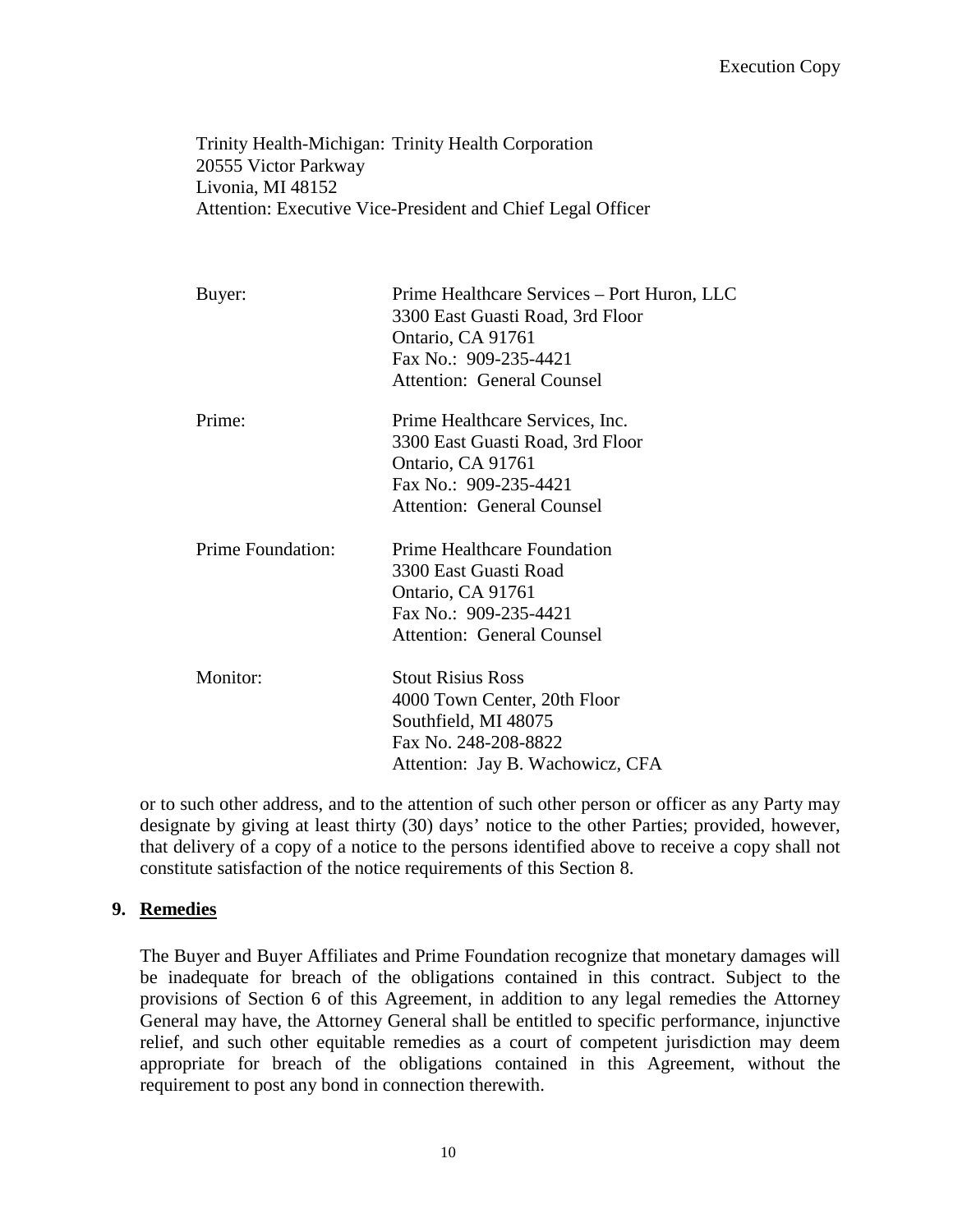## **10. Severability**

If any provision of this Agreement is held or determined to be illegal, invalid, or unenforceable and if the rights or obligations of any Party under this Agreement will not be materially and adversely affected thereby; (a) such provisions will be fully severable; (b) this Agreement will be construed and enforced as if such illegal, invalid, or unenforceable provision has never comprised part of this Agreement; (c) the remaining provisions of this Agreement will remain in full force and effect and will not be affected by the severance of the illegal, invalid, or unenforceable provision; and (d) in lieu of such illegal, invalid, or unenforceable provision, there will be added automatically as part of this Agreement a legal, valid, and enforceable provision as similar in terms to such illegal, invalid, or unenforceable provision as may be possible.

#### **11. Amendment**

This Agreement may be amended only by a writing executed by each of the Parties.

## **12. Waiver**

Any waiver by any Party of any breach by another Party shall not be deemed to be waiver against a different Party or waiver of any subsequent or continuing breach.

#### **13. Execution**

This contract may be executed in any number of counterparts, all of which taken together constitute one contract, and any of the Parties may execute this contract by signing any one counterpart. The exchange of copies of this Agreement and of signature pages by facsimile transmission or Portable Document Format (PDF) shall constitute effective execution and delivery of this Agreement as to the Parties and may be used in lieu of the original Agreement for all purposes. Signatures of the Parties transmitted by facsimile and PDF shall be deemed to be their original signatures for any purposes whatsoever.

#### **14. Governing Law and Jurisdiction**

This Agreement shall be subject to, applied, and interpreted according to the laws of the State of Michigan. No action shall be commenced against the Department of Attorney General or the Attorney General, his designee, agents or employees, or against any other Party to this Agreement, in any courts other than a court of competent jurisdiction in the State of Michigan. In addition to each Party consenting to the jurisdiction of any court in the State of Michigan, each Party waives any objection to venue laid therein and any defense or inconvenient forum regarding the maintenance of any action or proceeding so brought.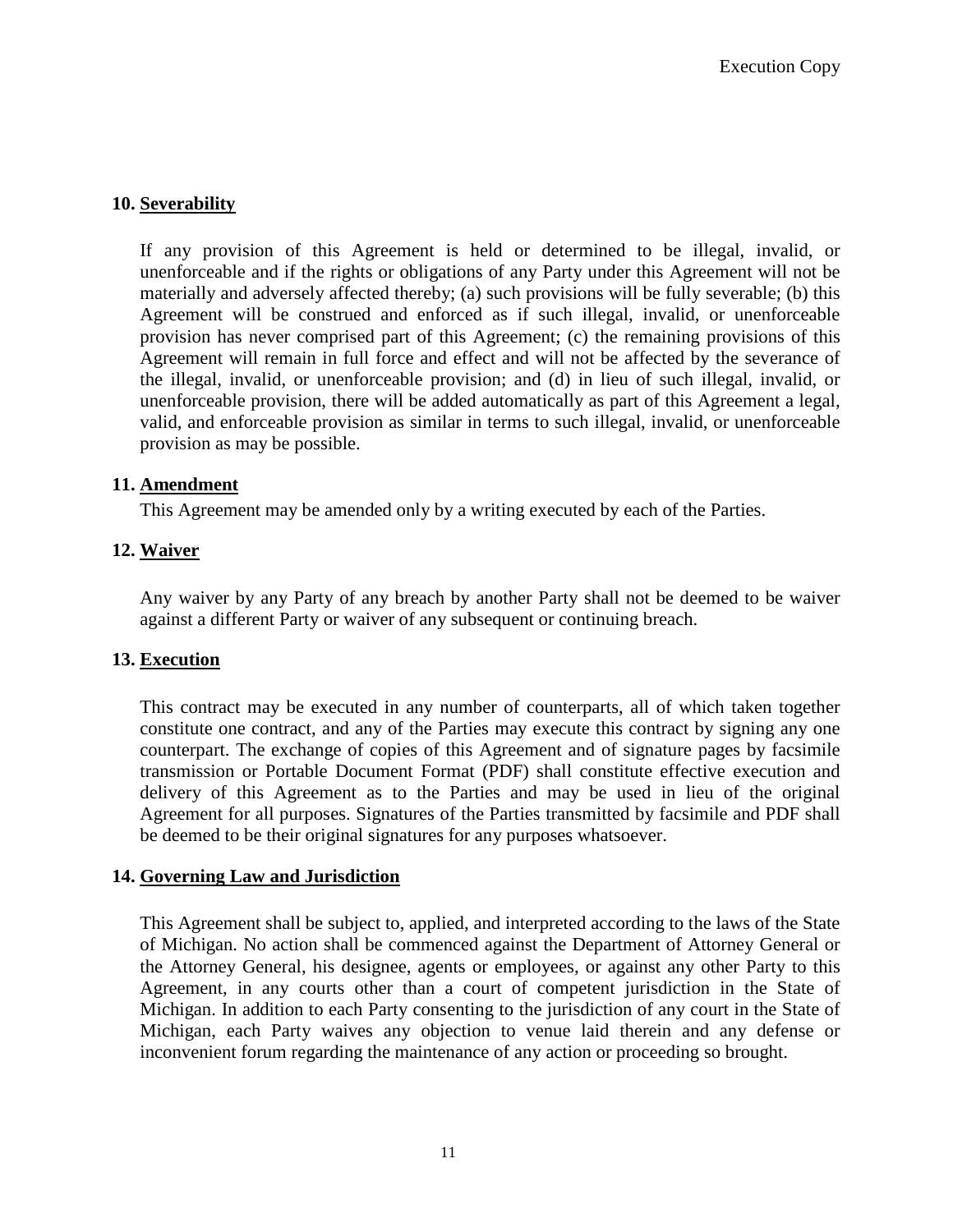# **15. Entire Agreement**

This Agreement, together with Appendices 1 and 2 hereto and other written agreements relating to the Purchase Agreement to which the Attorney General is a party, represent the entire agreement among the Parties and supersede all proposals or other prior agreements, oral or written, and all other communications among the Parties relating to the matters described herein.

#### **16. No Effect on Authority of Attorney General or Court Jurisdiction.**

The Attorney General's rights and privileges provided in this Agreement are in addition to the Attorney General's existing powers. Nothing in this Agreement shall be construed to impair or restrict the authority of the Attorney General or the jurisdiction of any court with respect to any matter.

## **17. Authority to Bind Principal**

Each individual who signs this Agreement covenants that he or she has power to bind the principal.

Incorporated Appendices

Appendix 1 – Required Documents Appendix 2 – Monitor Scope of Work

*Signatures appear on next page.*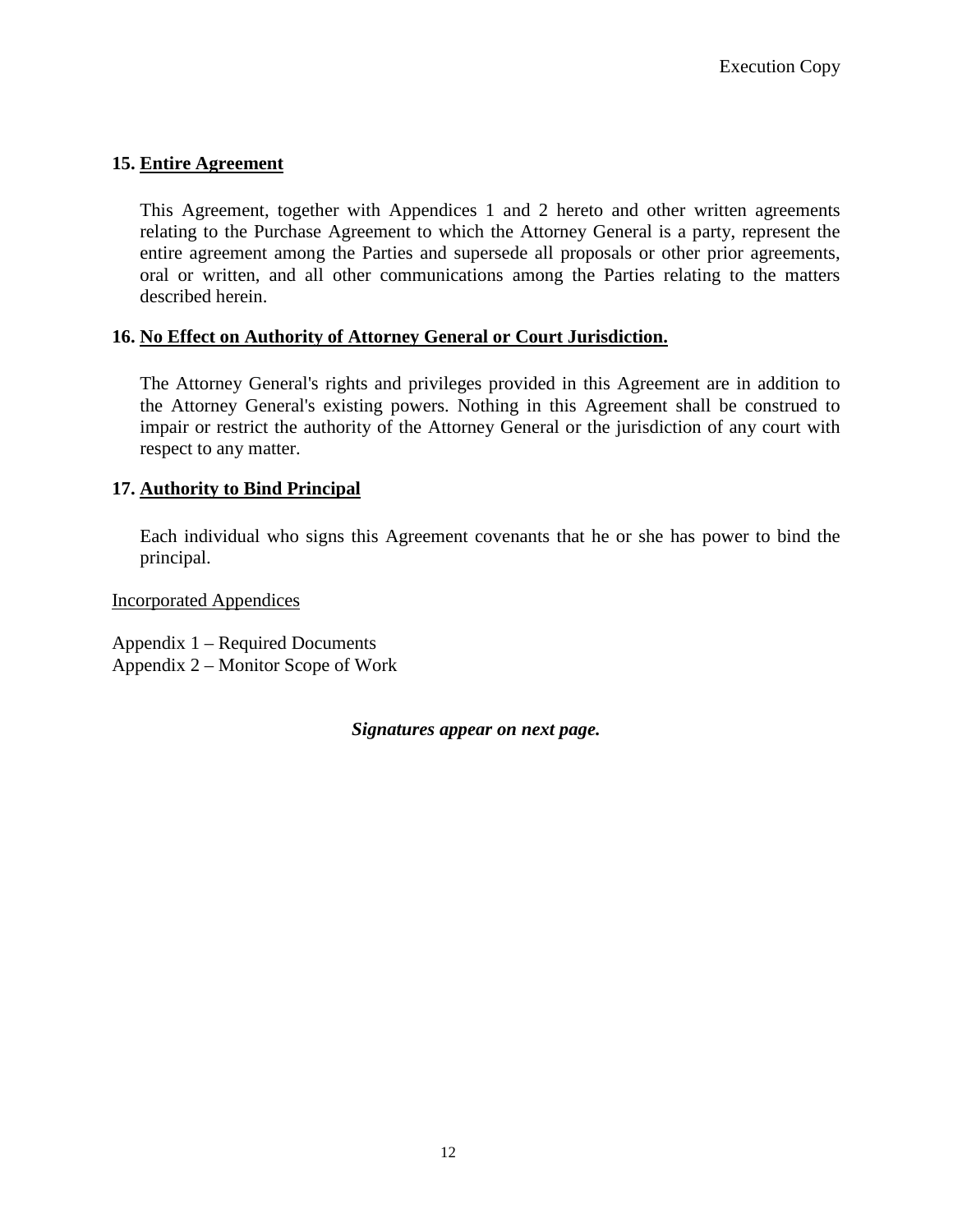In Witness Whereof, the Parties hereto execute this Agreement as of the date first written above.

|                | <b>Trinity Health-Michigan</b>                                                                                                                                                                                                                                                                                                                                                                                  |                                                                                                                                                                                          |
|----------------|-----------------------------------------------------------------------------------------------------------------------------------------------------------------------------------------------------------------------------------------------------------------------------------------------------------------------------------------------------------------------------------------------------------------|------------------------------------------------------------------------------------------------------------------------------------------------------------------------------------------|
| By:            | <u> 1989 - Johann John Stein, market fan it ferstjer fan it ferstjer fan it ferstjer fan it ferstjer fan it fers</u>                                                                                                                                                                                                                                                                                            |                                                                                                                                                                                          |
| Its:           | <u> 1989 - Johann Stein, marwolaethau a bhann an t-Amhair ann an t-Amhair an t-Amhair an t-Amhair an t-Amhair an</u><br><u> 1989 - Johann Barn, mars ann an t-Amhain an t-Amhain an t-Amhain an t-Amhain an t-Amhain an t-Amhain an t-A</u>                                                                                                                                                                     |                                                                                                                                                                                          |
|                | Prime Healthcare Services - Port Huron, LLC (Buyer)                                                                                                                                                                                                                                                                                                                                                             |                                                                                                                                                                                          |
| By:            | <u> 1989 - Johann Stoff, amerikansk politiker (</u> † 1908)                                                                                                                                                                                                                                                                                                                                                     |                                                                                                                                                                                          |
| Its:           |                                                                                                                                                                                                                                                                                                                                                                                                                 |                                                                                                                                                                                          |
|                | <b>Prime Healthcare Foundation, Inc.</b>                                                                                                                                                                                                                                                                                                                                                                        |                                                                                                                                                                                          |
| By:            |                                                                                                                                                                                                                                                                                                                                                                                                                 |                                                                                                                                                                                          |
| Its:           | <u> 1989 - Johann Barbara, martxa alemaniar arg</u><br><u> 1989 - Johann John Stone, mars et al. 1989 - John Stone, mars et al. 1989 - John Stone, mars et al. 1989 - Joh</u><br>Dated: the contract of the contract of the contract of the contract of the contract of the contract of the contract of the contract of the contract of the contract of the contract of the contract of the contract of the con |                                                                                                                                                                                          |
|                | Prime Healthcare Services, Inc., a Delaware corporation                                                                                                                                                                                                                                                                                                                                                         |                                                                                                                                                                                          |
|                | of Prime Healthcare Services - Port Huron, LLC, under this Agreement.                                                                                                                                                                                                                                                                                                                                           | The undersigned, Prime Healthcare Services, Inc., a Delaware corporation, executes this<br>Agreement solely for the purpose of agreeing to assure the Post-Closing Covenants obligations |
| By:            |                                                                                                                                                                                                                                                                                                                                                                                                                 |                                                                                                                                                                                          |
| Its:<br>Dated: | <u> 1989 - Johann Barbara, margaret eta idazlea (h. 1989).</u>                                                                                                                                                                                                                                                                                                                                                  |                                                                                                                                                                                          |

# **Stout Risius Ross, Inc.**

| By:    |  |  |
|--------|--|--|
| Its:   |  |  |
| Dated: |  |  |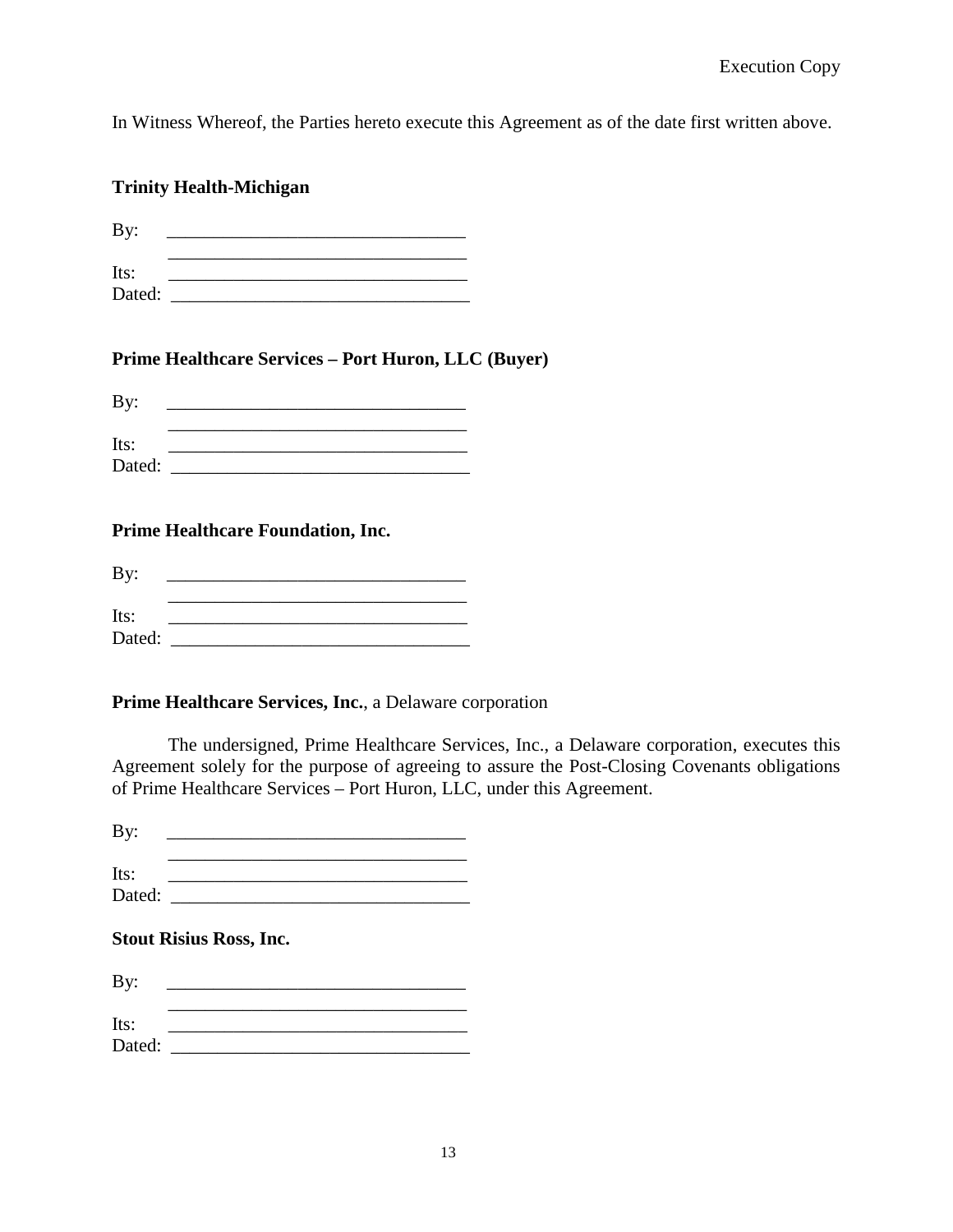# **Attorney General**

By: \_\_\_\_\_\_\_\_\_\_\_\_\_\_\_\_\_\_\_\_\_\_\_\_\_\_\_\_\_\_\_\_\_\_\_\_\_\_\_\_\_\_\_\_\_ Carol Isaacs, Chief Deputy Attorney General

Dated: \_\_\_\_\_\_\_\_\_\_\_\_\_\_\_\_\_\_\_\_\_\_\_\_\_\_\_\_\_\_\_\_\_\_\_\_\_\_\_\_\_\_\_\_\_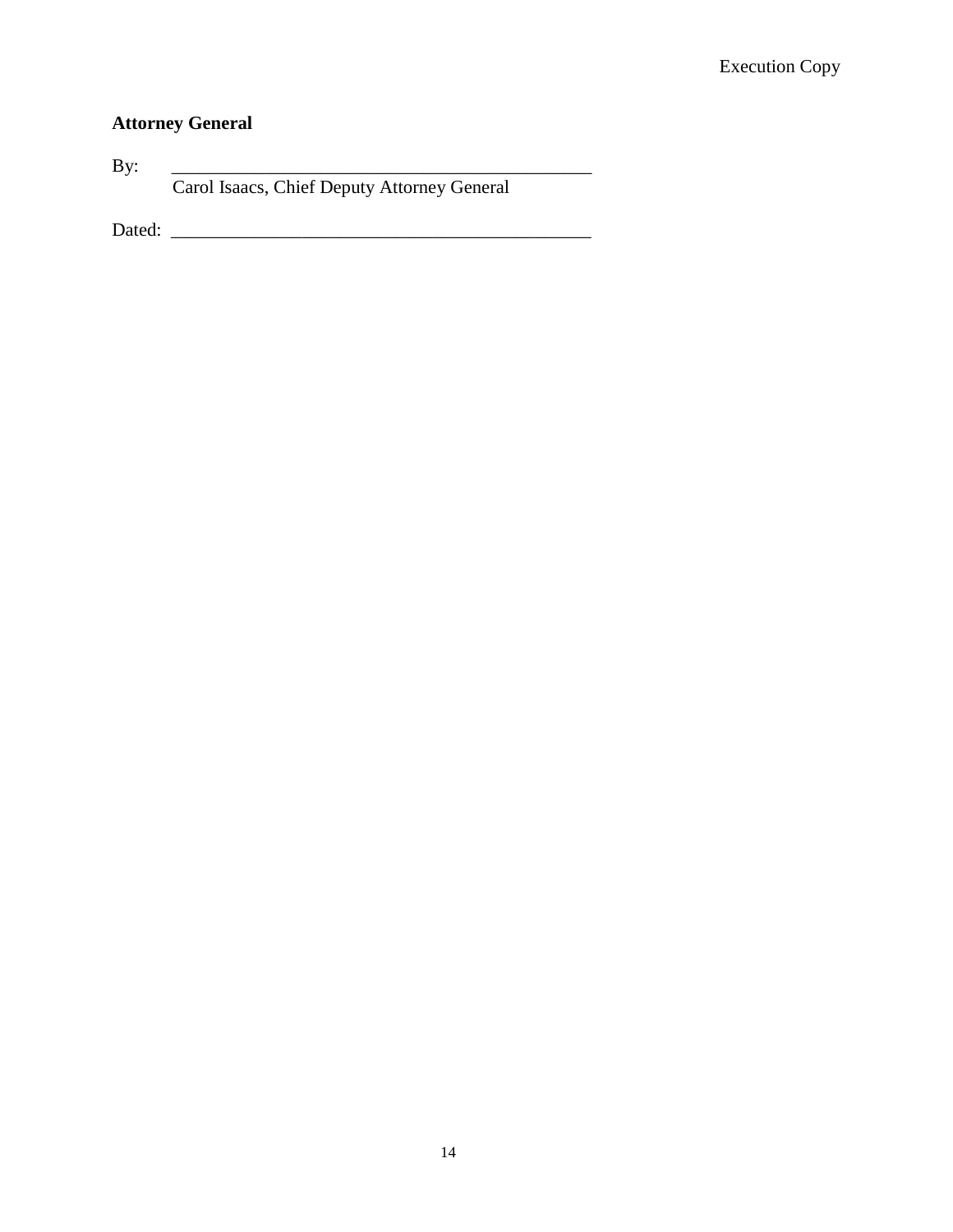# **Appendix 1 – Required Documents**

The following reports and documents specified in this **Appendix 1** have been agreed upon by the Parties as necessary for the Monitor to perform its obligations under the Agreement. The following documents are separated by the Post-Closing Covenants in the Purchase Agreement that are to be monitored. In addition to the initial written report ("Initial Report") and annual written report ("Annual Report") submitted by the Buyer to both the Attorney General and the Monitor, the following documents will be provided on an annual basis, also as of September 15, 2016 or as of February 15 of each subsequent year as applicable. The Initial Report, due on September 15, 2016 from the Buyer, will report on the period from Closing through June 30, 2016. Thereafter, each Annual Report shall report on the preceding calendar year (the "Monitoring Period"). The documents detailed in this Appendix 1 as Required Documents are not an all-inclusive list. It is expected that the Monitor will request additional documents throughout the monitorship process as needed to accomplish the Scope of Work outlined in Appendix 2.

# **Section 12.1: Certain Employee Matters**

- 1. Listing of employees of Seller at the Closing Date subject to employment offer from Buyer under section 12.1, which list includes the position and annual salary/hourly wage of such employees prior to the transaction;
- 2. That certain Employee Transition Services Agreement between Seller and Buyer, dated September 1, 2015;
- 3. Employment or employment offer verification evidence for all listed employees including but not limited to:
	- a. Employment Offer Letters documenting Buyer's offer to employ the employees listed on item 1 above on substantially the same compensation and benefits as listed on item 1 and Responses to such Offer Letters.

# **Section 12.3: Capital Commitment**

- 1. Annual capital spend for each Monitoring Period for the following categories identified in Section 12.3:
	- a. Physician recruitment and retention;
	- b. Increasing the number and scope of medical service offerings;
	- c. Investments in information systems;
	- d. New equipment (purchased or leased);
	- e. Facilities repair and maintenance, excluding routine expenses;
	- f. Facility renovations;
	- g. New facilities;
	- h. New or renovated medical office space;
	- i. Information systems;
	- j. Other capital improvements; and
- 2. Documentation showing required advisory board approval for capital expenditures provided in response to the previous request consistent with the authority matrix described in Section 12.11 below.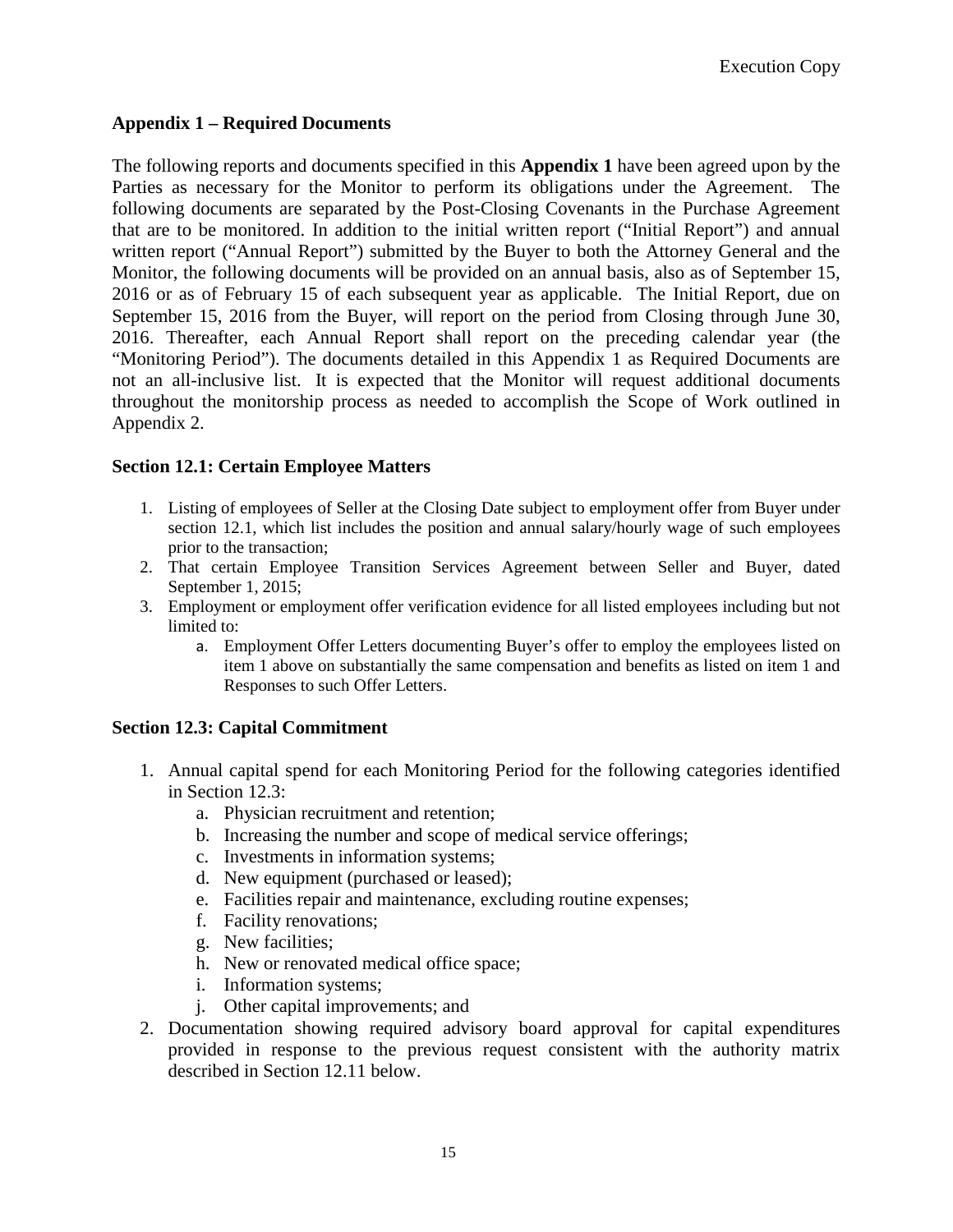## **Section 12.11: Governance**

- 1. Evidence of advisory board activity and composition including minutes from meetings conducted during the Monitoring Period.
- 2. Copy of the Buyer's authority matrix or similar document which designates the authorities and responsibilities of the advisory board.

## **Section 12.12: Maintenance of Acute Care Hospital**

- 1. Daily activity log for the ER/ED covering the full Monitoring Period;
- 2. Copy of state licensing paperwork and payment of corresponding dues/fees.

## **Section 12.15: Charity Care and Community Benefit**

- 1. Copy of Seller's charity care policy active immediately prior to the Closing;
- 2. Copy of Buyer's charity care policy(ies) active anytime throughout the Monitoring Period;
- 3. Listing of all charity care provided to the community pursuant to the Hospital's charity care policy (similar in form to documentation that details the annual reporting process for charity care required on IRS form 990).
- 4. Additional information necessary to monitor the support obligation of the People's Clinic as described below.

## **Section 12.17: Covenant Not to Sell Hospital**

- 1. Copy of Audited Financial Statements covering the Monitoring Period;
- 2. Documents that detail the sale or transfer of any assets of the Hospital.

#### **Protection of Charitable Assets Agreement Section II.D: Operation of the People's Clinic**

- 1. Operational and financial reports related to the Peoples' Clinic, including but not limited to financial statements, covering the Monitoring Period;
- 2. Evidence of funding provided for the operation of the People's Clinic during the Monitoring Period;
- 3. Evidence of Trinity Health-Michigan's level of funding for the People's Clinic for the two years prior to the Closing.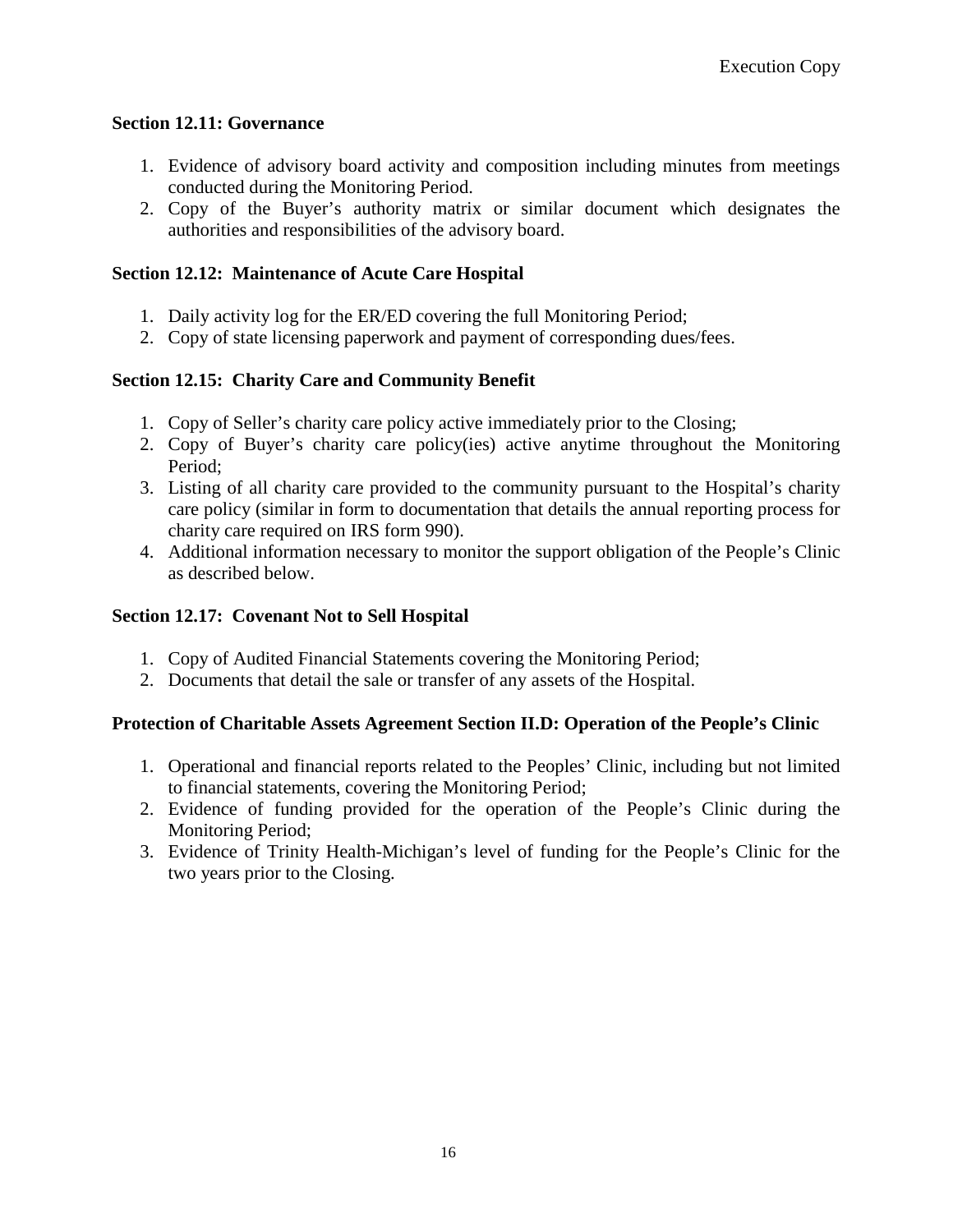# **Appendix 2 – Monitor's Scope of Work**

# **Overview**

Trinity Health-Michigan as the Seller, and Prime Healthcare Services – Port Huron, LLC ("Buyer"), Prime Healthcare Services, Inc. ("Prime"), and Prime Healthcare Foundation, Inc. entered into an Asset Purchase Agreement dated as of November 19, 2014, as amended by that First Amendment to Asset Purchase Agreement, effective July 28, 2015, and, as further amended by that Second Amendment to Asset Purchase Agreement, effective July 28, 2015, (collectively, the "Purchase Agreement"), pursuant to which Trinity Health-Michigan is selling substantially all of the assets of its St. Joseph Mercy Port Huron hospital to the Buyer. The Attorney General required appropriate monitoring, reporting, and enforcement of certain Post-Closing Covenants set forth in the Purchase Agreement. The parties have agreed to retain Stout Risius Ross, Inc. as the Independent Monitor ("Monitor"). As outlined in the Monitoring, Compliance, and Enforcement Agreement, the Monitor is required to issue an annual report for a period of five (5) years, commencing with the first report on April 30, 2017 and by April 30 of each of the subsequent four (4) years.

The following details the scope of work expected to be carried out by the Monitor.

# **Monitor's Mandate and Scope of Expected Work**

As discussed above, and in more detail below, the Monitor has been asked to monitor and report on certain Post-Closing Covenants set forth in the Purchase Agreement. Those provisions include the following:

- Section 12.1 Certain Employee Matters
- Section 12.3 Capital Commitment
- Section 12.11 Governance
- Section 12.12 Maintenance of Acute Care Hospital
- Section 12.15 Charity Care and Community Benefit
	- o For purposes of the Monitor's fee, the Monitor's analysis of Indigent Care is limited to an analysis and conclusion as to Buyer's adherence to the Hospital's existing policies for the treatment of indigent patients subject to the current laws, rules, and regulations that exist as of the date of this contract. Should such laws, rules, and regulations be significantly changed subsequent to the date of this contract thereby expanding the Monitor's scope of work, Monitor, Prime, and the Attorney General will negotiate in good faith a revision to the Monitor's fee.
- Section 12.17 Covenant not to Sell Hospital
- Protection of Charitable Assets Agreement Section II.D Operation of the People's Clinic

Each of the Post-Closing Covenants is subject to revision that is permitted by and in accordance with the Purchase Agreement. In order to monitor and report on compliance with the Post-Closing Covenants discussed above, certain documents are requested by the Monitor, as outlined in **Appendix 1**. The documents requested in **Appendix 1** are required to be provided by the Buyer by September 15 or February 15 of each year as applicable. In addition, the Buyer will